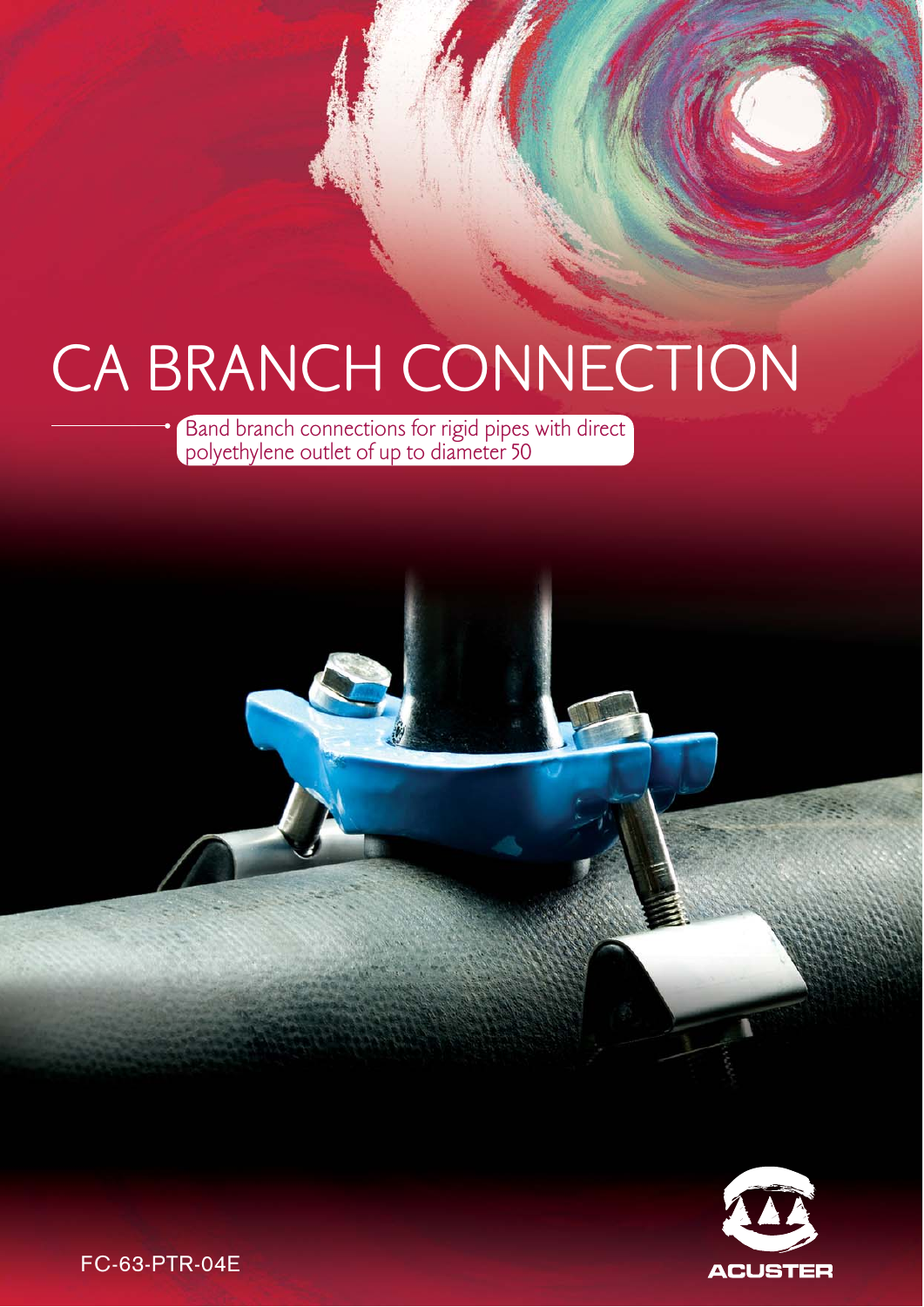| <b>INFORMATION</b>           |                                                                                                                      |
|------------------------------|----------------------------------------------------------------------------------------------------------------------|
| > Application                |                                                                                                                      |
| <b>Pipes:</b>                | Grey cast iron, ductile cast iron, steel, asbestos cement,<br>clay, etc.                                             |
| <b>Range of application:</b> | The pipes with an outside diameter of from 63 to 380 mm and<br>outlets in PE with diameters of 25, 32, 40 and 50 mm. |
| <b>Working pressures:</b>    | The maximum working pressure is PN16 for the entire range.                                                           |



### **MATERIAL SPECIFICATIONS**

#### **-** Saddle:

Ductile cast iron. Coated with polyamide epoxy paint, minimum thickness of 100 μm, colour blue RAL 5012 (suitable for use with drinking water).

Gasket:

EPDM, colour black (suitable for use with drinking water).

#### Brackets:

Polypropylene with fibreglass load, colour black.

- Clamp band: Stainless steel (AISI-304).
- Clamp profile: EPDM, class 65, dielectric, colour black.
- Nuts and bolts: Stainless steel (AISI-304).
- PE pipe outlet: Medium density PE80 (MDPE), injected, colour black.

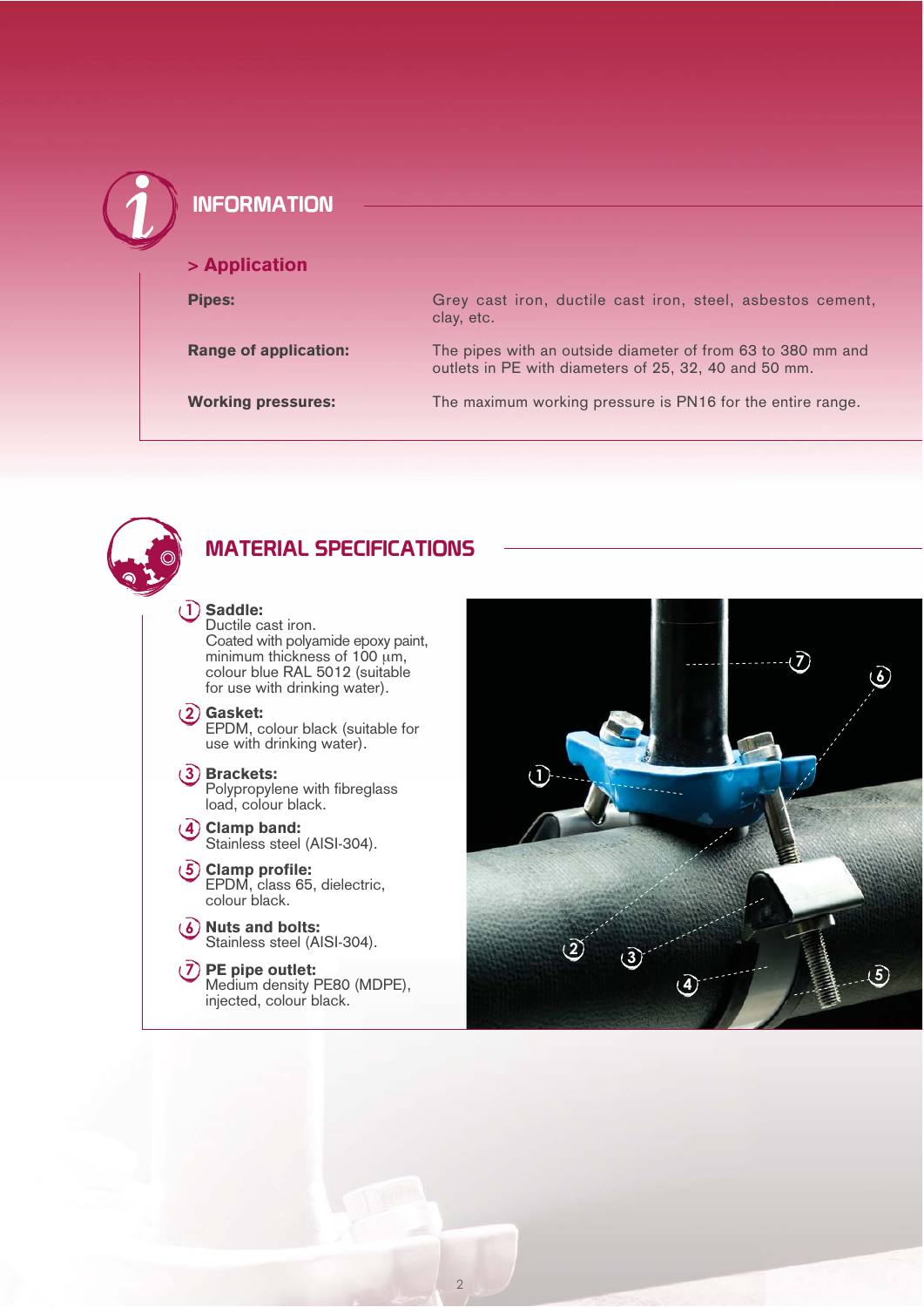

# **ASSEMBLY**

Thanks to its PE pipe outlet, the CA branch connection allows work on under pressure mains without the need for using valves by squeezing-off the pipe outlet (squeeze-off system).

The PE80 resin pipe allows the connection of the PE outlet through a mechanical or electrofusion fitting.

We recommend drilling using the MP-185 A drilling machine. For the drilling procedure, please request our User Manual MU-41-07E.



## **SUPPLY**

A complete CA branch connection comprises a kit with the following:

- > Camp band with the fasteners.
- > Saddle.
- > Gasket.
- > PE pipe outlet.





> PE pipe outlet.

> CA-EM 50 squeezer.